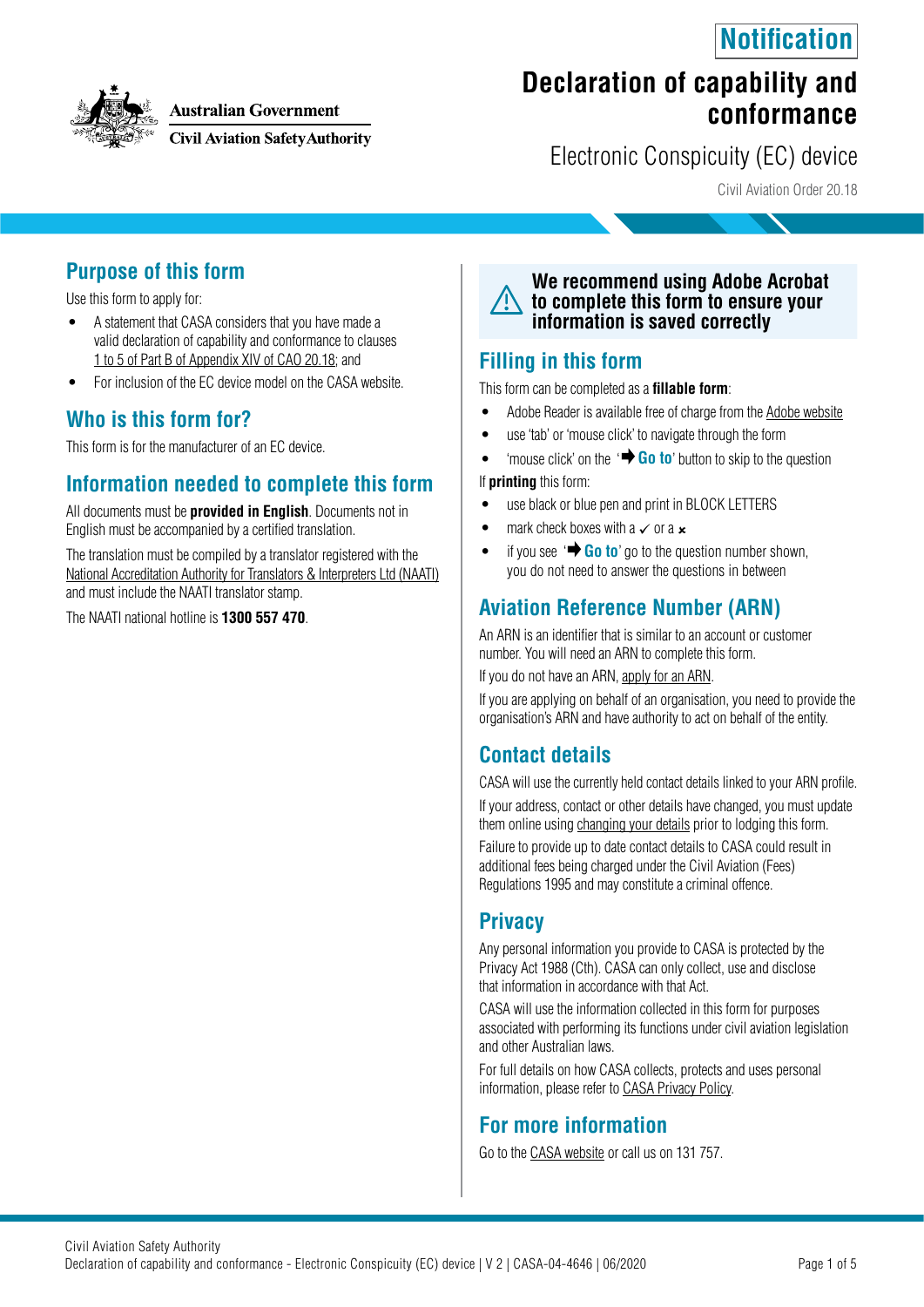## **Manufacturer details**

|   | What are the details of the <b>Manufacturer</b> of the EC device?                                                            |   | Refer to CAO 20.18 and the UK Civil Aviation Authority publication CAP 1391<br>2nd edition                                                                 |
|---|------------------------------------------------------------------------------------------------------------------------------|---|------------------------------------------------------------------------------------------------------------------------------------------------------------|
|   | If your address, contact or other details have changed, you<br>must update them using changing your details.                 | 4 | What are the details of the EC device?<br>Description and Identification                                                                                   |
|   | Legal entity/full name                                                                                                       |   |                                                                                                                                                            |
|   | ARN                                                                                                                          |   |                                                                                                                                                            |
|   | Contact number                                                                                                               |   | Type number                                                                                                                                                |
|   | Email address                                                                                                                |   | <b>Modification Standard</b>                                                                                                                               |
|   |                                                                                                                              |   | Software Version                                                                                                                                           |
| 2 | Are you the primary contact person for this form?<br>$\rightarrow$ Go to 3<br>N <sub>0</sub><br>$\rightarrow$ Go to 4<br>Yes |   | Master Drawing reference                                                                                                                                   |
|   | <b>Contact person</b>                                                                                                        |   | Qualification Test Report reference                                                                                                                        |
| 3 | What are the contact person details?                                                                                         |   |                                                                                                                                                            |
|   | Contact details will be used for this application only,<br>including any questions and/or fee estimates.                     |   | Acceptance Test Report reference                                                                                                                           |
|   | Full name                                                                                                                    |   | Operating Manual reference                                                                                                                                 |
|   | ARN (if applicable)                                                                                                          |   | Weight                                                                                                                                                     |
|   | Position (Agent, Secretary, accountable person)                                                                              |   |                                                                                                                                                            |
|   |                                                                                                                              |   | Overall dimensions                                                                                                                                         |
|   | Contact number                                                                                                               |   | Attach EC device's operating manual                                                                                                                        |
|   | Email address                                                                                                                |   |                                                                                                                                                            |
|   |                                                                                                                              | 5 | What is the category of capability of the EC device (select one)?<br>Refer to Chapter 2 of UK Civil Aviation Authority publication CAP 1391 2nd<br>edition |
|   |                                                                                                                              |   | Basic/transmit only<br>Intermediate                                                                                                                        |
|   |                                                                                                                              |   |                                                                                                                                                            |
|   |                                                                                                                              |   |                                                                                                                                                            |

## **Conformance and capability of EC device**

I the UK Civil Aviation Authority publication CAP 1391

Civil Aviation Safety Authority<br>Declaration of capability and conformance - Electronic Conspicuity (EC) device | V 2 | CASA-04-4646 | 06/2020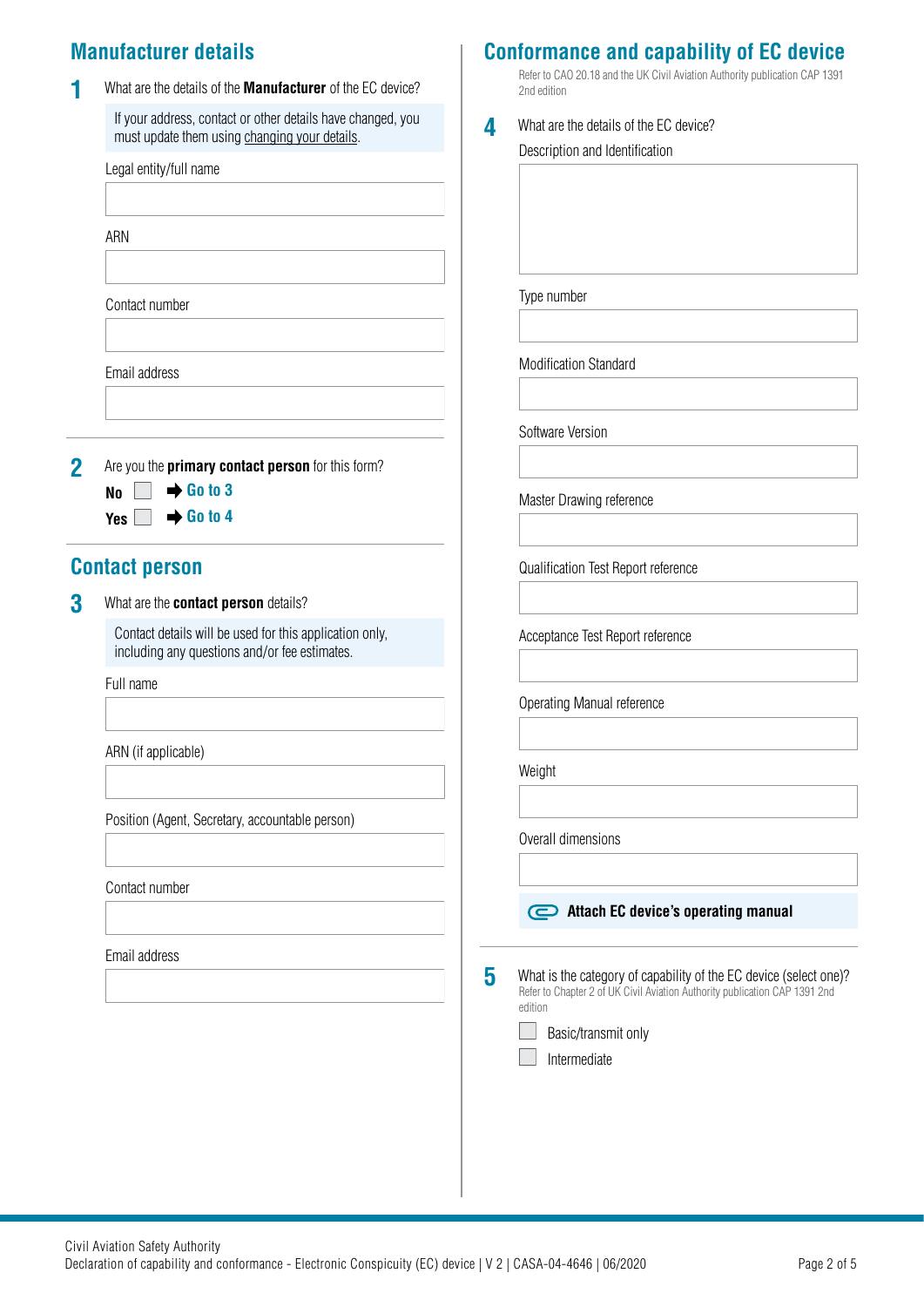| that apply)?<br>This is an Australian requirement that applies above and<br>Airborne position (required)<br>beyond the requirements of CAP 1391.<br>Aircraft Identification and Category (required)<br>N <sub>0</sub><br>Aircraft Operational Status (required)<br><b>Yes</b><br>Airborne Velocity (Subtype 1) (optional)<br>Extended Squitter Aircraft Status Message (TYPE                                                                                                                                               |  |
|----------------------------------------------------------------------------------------------------------------------------------------------------------------------------------------------------------------------------------------------------------------------------------------------------------------------------------------------------------------------------------------------------------------------------------------------------------------------------------------------------------------------------|--|
|                                                                                                                                                                                                                                                                                                                                                                                                                                                                                                                            |  |
|                                                                                                                                                                                                                                                                                                                                                                                                                                                                                                                            |  |
|                                                                                                                                                                                                                                                                                                                                                                                                                                                                                                                            |  |
|                                                                                                                                                                                                                                                                                                                                                                                                                                                                                                                            |  |
|                                                                                                                                                                                                                                                                                                                                                                                                                                                                                                                            |  |
| Does the EC device use a barometric encoder for altitude<br>12<br>Code=28) (optional)<br>information?                                                                                                                                                                                                                                                                                                                                                                                                                      |  |
| Other (specify)<br>This is an Australian requirement that applies above and<br>beyond the requirements of CAP 1391.                                                                                                                                                                                                                                                                                                                                                                                                        |  |
| N <sub>0</sub>                                                                                                                                                                                                                                                                                                                                                                                                                                                                                                             |  |
| <b>Yes</b>                                                                                                                                                                                                                                                                                                                                                                                                                                                                                                                 |  |
| 13<br>Have the test requirements of CAP 1391 Chapter 6 paragraph<br>6.34 been complied with?<br>Does the EC device comply with all of the requirements detailed<br>7<br>N <sub>0</sub><br>in Table 3 in Chapter 6 of CAP 1391 2nd edition?<br><b>Yes</b><br>N <sub>0</sub>                                                                                                                                                                                                                                                 |  |
| <b>Yes</b>                                                                                                                                                                                                                                                                                                                                                                                                                                                                                                                 |  |
| Does the EC device operating manual comply with the<br>14<br>requirements detailed in CAP 1391 Chapter 6 paragraph 6.35?<br>8<br>Does the EC device comply with all of the requirements detailed<br>N <sub>0</sub><br>in column 3 (TABS Class B position source) in Table 4 in<br>Chapter 6 of CAP 1391 2nd edition?<br><b>Yes</b>                                                                                                                                                                                         |  |
| In Australia, it is an essential requirement for EC devices to<br>be capable of outputting a Source Integrity Level (SIL) value<br>15<br>Is the RF peak output power of each pulse of each transmitted<br>of 1, hence the CASA requirement to confirm compliance<br>message at the antenna terminal equal or less than 16 dBW<br>with column 3 (TABS Class B position source) of Table 4.<br>(40W)?<br>EC devices with a commercial off the shelf (COTS) position<br>No<br>source are not acceptable for use in Australia. |  |
| <b>Yes</b><br>No                                                                                                                                                                                                                                                                                                                                                                                                                                                                                                           |  |
| <b>Yes</b><br><b>Checklist</b>                                                                                                                                                                                                                                                                                                                                                                                                                                                                                             |  |
| Select all that apply:<br>16<br>Does the EC device output a SIL of 1?<br>9                                                                                                                                                                                                                                                                                                                                                                                                                                                 |  |
| EC device's operating manual is attached<br>N <sub>o</sub>                                                                                                                                                                                                                                                                                                                                                                                                                                                                 |  |
| Other supporting evidence (if required), please specify<br><b>Yes</b>                                                                                                                                                                                                                                                                                                                                                                                                                                                      |  |
|                                                                                                                                                                                                                                                                                                                                                                                                                                                                                                                            |  |
| Does the EC device meet the requirements described in<br>paragraph 2.2.3.2.7.2.4.6 of RTCA/DO-260B for transmitting a<br>System Design Assurance (SDA) of 1?                                                                                                                                                                                                                                                                                                                                                               |  |
| This is an Australian requirement that applies above and<br>beyond the requirements of CAP 1391.                                                                                                                                                                                                                                                                                                                                                                                                                           |  |
| N <sub>0</sub><br><b>Yes</b>                                                                                                                                                                                                                                                                                                                                                                                                                                                                                               |  |
|                                                                                                                                                                                                                                                                                                                                                                                                                                                                                                                            |  |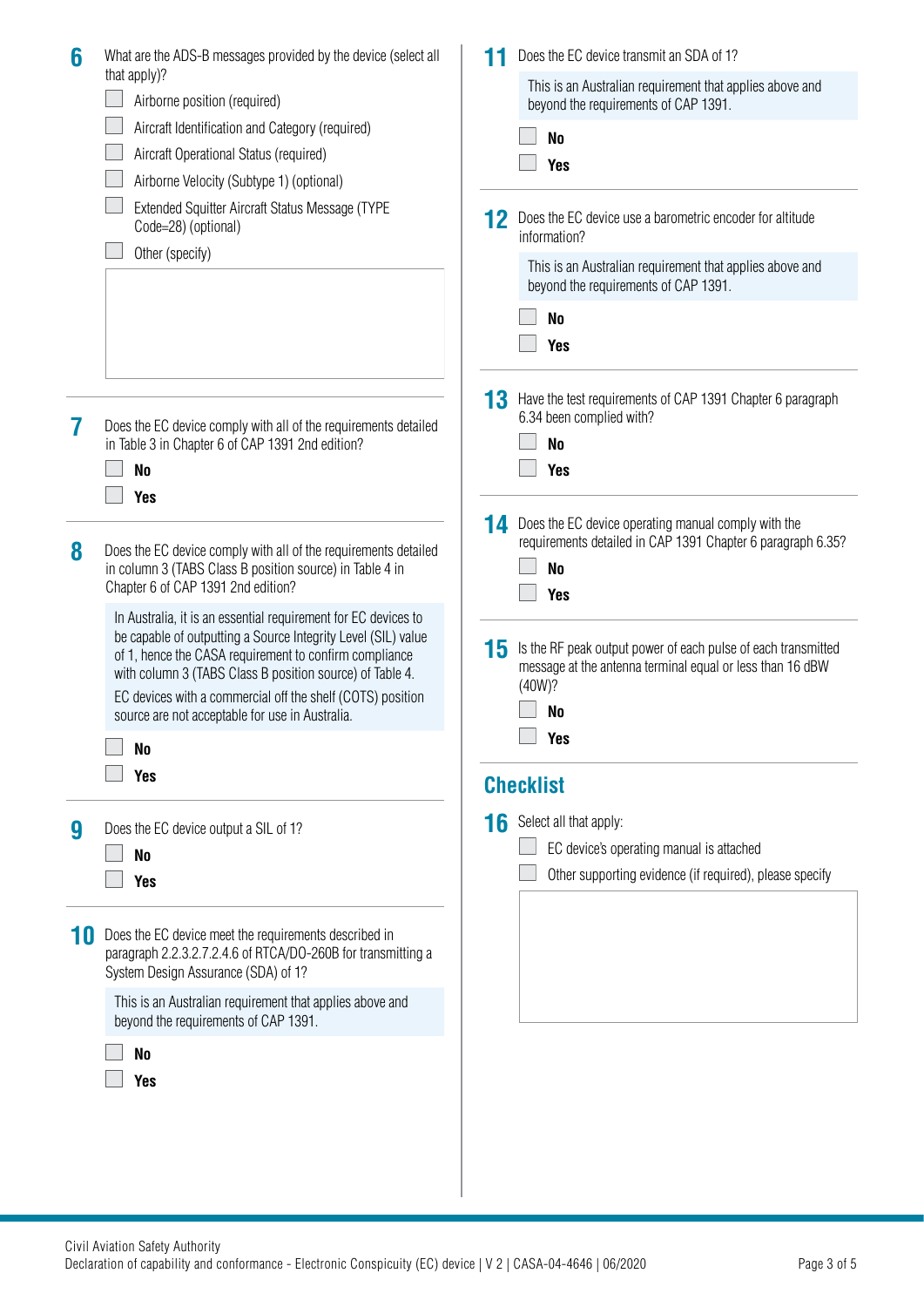# **Declaration**

#### 17 I declare that:

- I am authorised to make this declaration and hold the role indicated below.
- All statements in this declaration are true and correct in every particular and that I have read and understood all provisions of the Civil Aviation Order 20.18 which are relevant to this declaration.
- I understand CASA will use the currently held details to process this declaration and it is my responsibility to ensure my details are correct prior to lodgement.
- I consent to CASA using and disclosing my personal information in accordance with [CASA Privacy Policy](http://www.casa.gov.au/privacy-policy) including exchanging the information with Commonwealth, State and Territory government agencies.
- I accept that if this declaration is withdrawn or refused by CASA, or if CASA are unable to assess the declaration because I have failed to provide the required information, I am liable to pay CASA fees for work conducted.
- I have attached all required documentation specified in the checklist.
- I acknowledge that to knowingly make a false or misleading statement in this declaration is an offence against the [Criminal Code Act 1995 \(Cth\)](https://www.legislation.gov.au/Details/C2018C00244).

| Statement in this decidedly is an onence against the<br>Criminal Code Act 1995 (Cth).                                                                         |
|---------------------------------------------------------------------------------------------------------------------------------------------------------------|
| Full name                                                                                                                                                     |
|                                                                                                                                                               |
| Signature                                                                                                                                                     |
|                                                                                                                                                               |
|                                                                                                                                                               |
| Date (DD/MM/YYYY)                                                                                                                                             |
|                                                                                                                                                               |
| In what capacity are you making this declaration?                                                                                                             |
| For example: Self, Director, Agent                                                                                                                            |
|                                                                                                                                                               |
| An authority must be provided if the person making this<br>declaration is <b>not</b> the individual or an office holder of the entity<br>named in question 1. |
| $\supset$ Attach authority                                                                                                                                    |